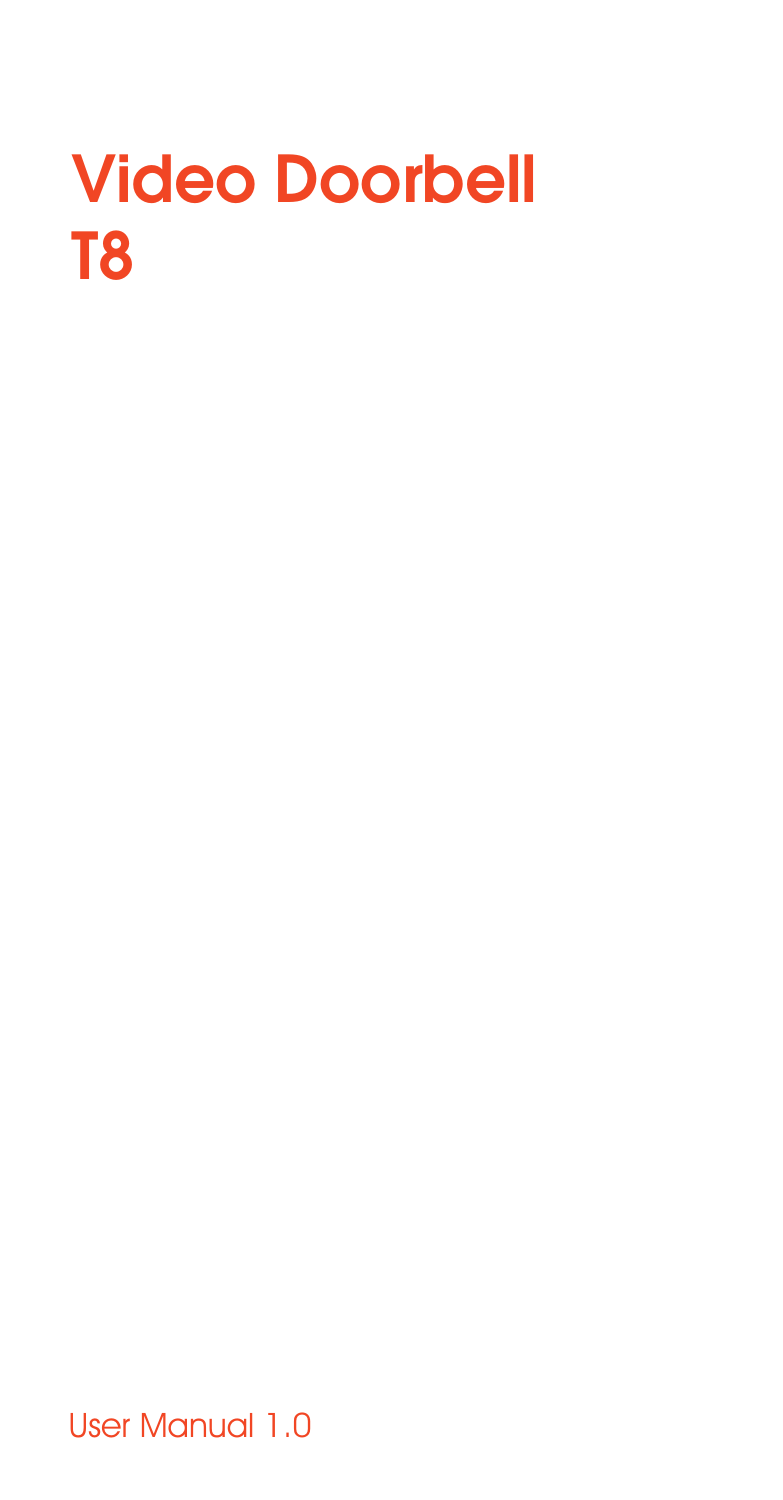### **Features**



- 1. Motion Sensor
- 2. Wide-angle Lens
- 3. Hidden Infrared Lights
- 4. Light Sensor
- 5. Microphone
- 6. Doorbell Button
- 7. Indicator Lights
- 8. Speaker



9. Micro USB Port (Battery Charging)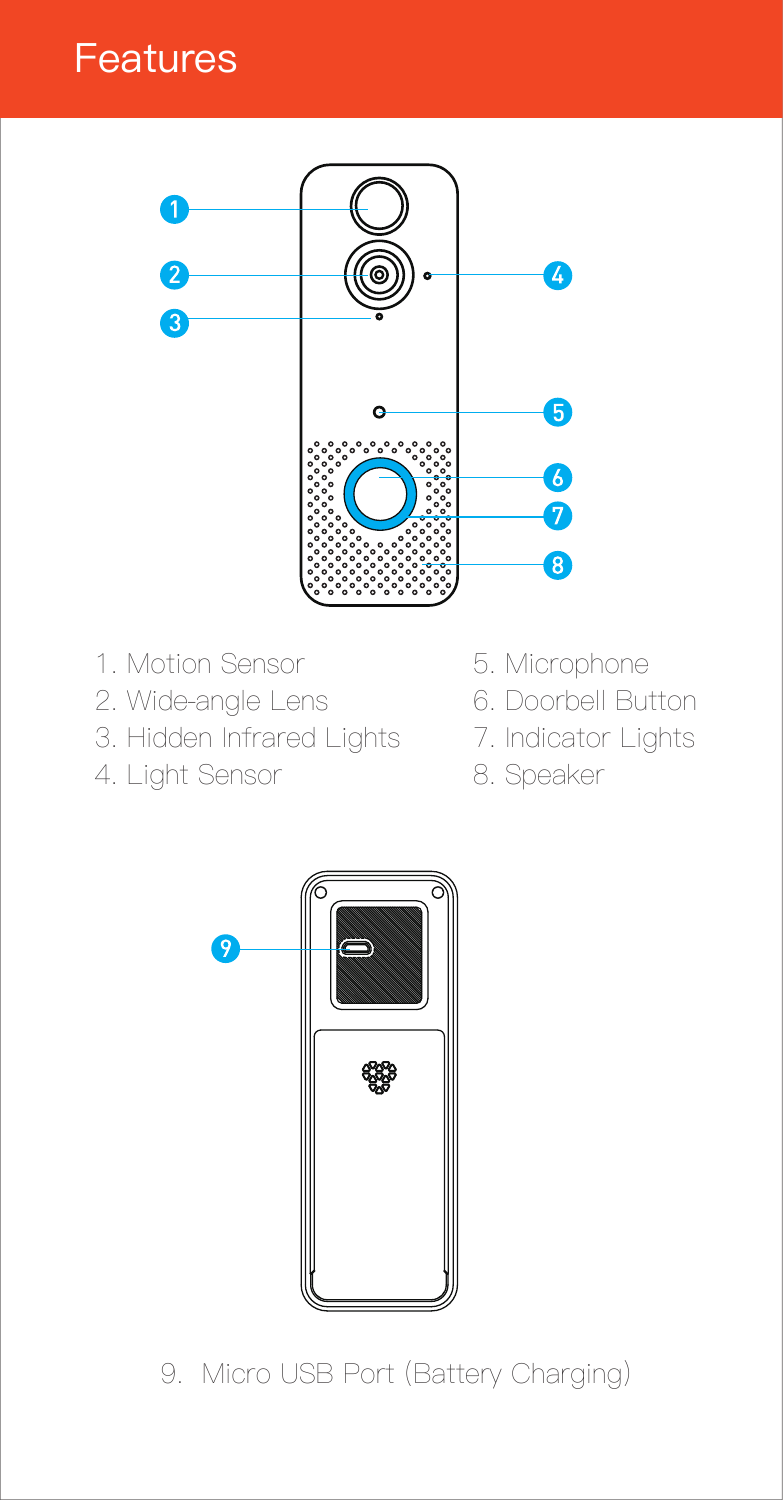#### Indicator Light





#### Indicator light flashing RED

 $\overline{O}$  The device is reconnecting to the Wifi network. Please wait



#### Indicator light flashing RED and BLUE alternately

Low battery. Please recharge your batteries.

### In the box



Video Doorbell 2 Anchors 3 Screws







2 Anchors







(Optional)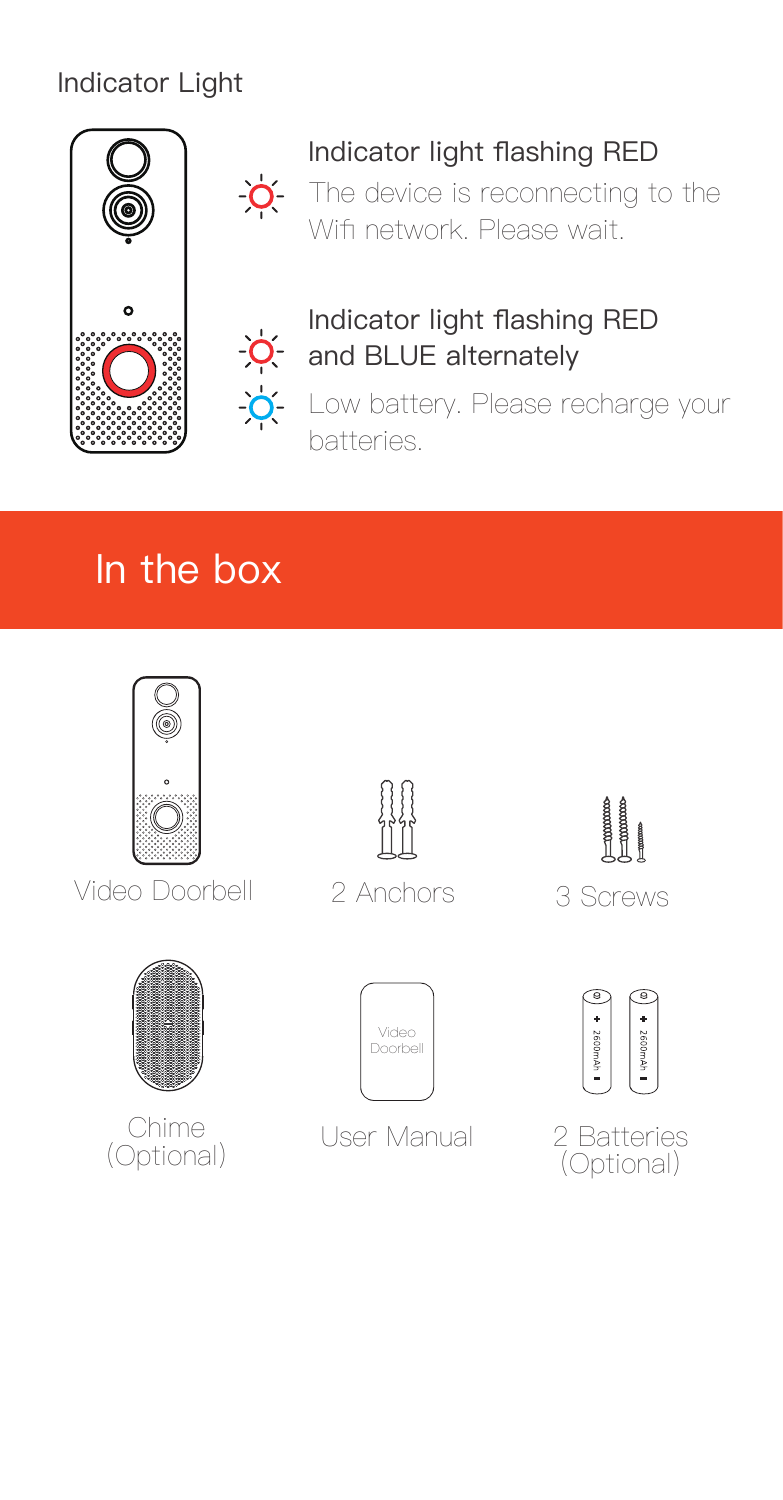### Charge batteries

- 1. Remove the battery tab.
- 2. Insert 18650 batteries positive end facing down, as shown on the device.





Rechargeable 18650 Battery

3. Fully charge batteries by connecting your device to a USB charger using a Micro USB cable. It takes about 14 hours for batteries to fully charge.





If your device is capturing an excessive number of events every day, you might need to recharge your battery sooner. Plus, the battery is also drained each time you use the Live View to look or speak through your doorbell. To prevent excessive events, you can adjust your motion settings to a lower sensitivity.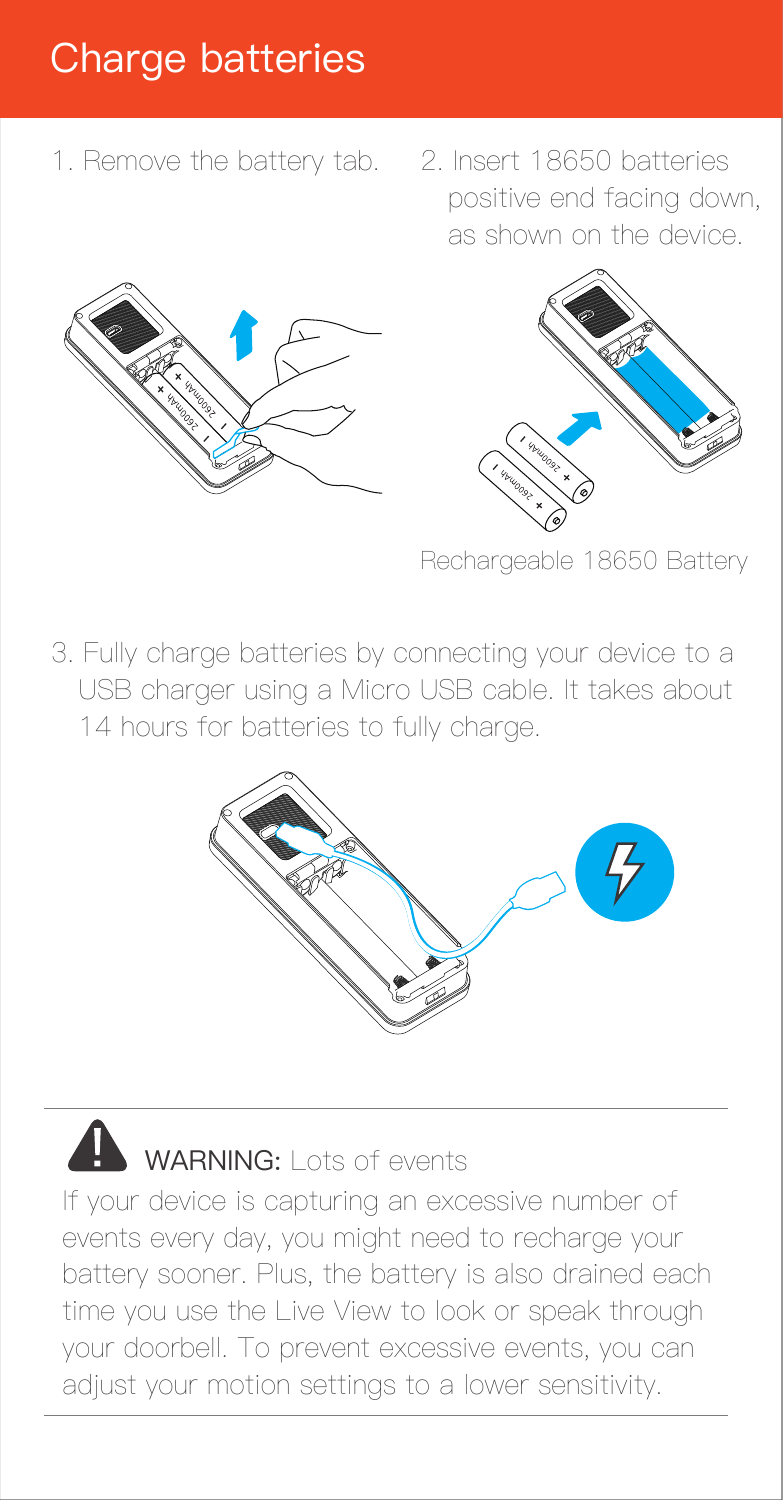### Set up your Video Doorbell

#### Before You Start

- 1. Download and install Aiwit App. Scan the QR code below or search for Aiwit on the Apple App Store or Google Play. Download and install the app.
- 2. Create an Aiwit account.





Aiwit Android / iOS App Download

#### Set up your device in the Aiwit app.

To pair your device, follow the steps below and in-app instructions.

- 1. Open Aiwit App and log in to your account.
- 2. To add your camera, select the + icon.
- 3. Select Video Doorbell.
- 4. Press and hold the Doorbell Button until the red light is flashing, tap Next, then tap Yes.
- 5. Enter your 2.4GHz Wi-Fi network and the Wi-Fi password, then tap Next (5GHz is not supported).
- 6. Use your device camera to scan the QR Code shown on the app, then select **Confirm** once the Wi-Fi setup has finished.



 $4$  inches  $(10 \text{ cm})$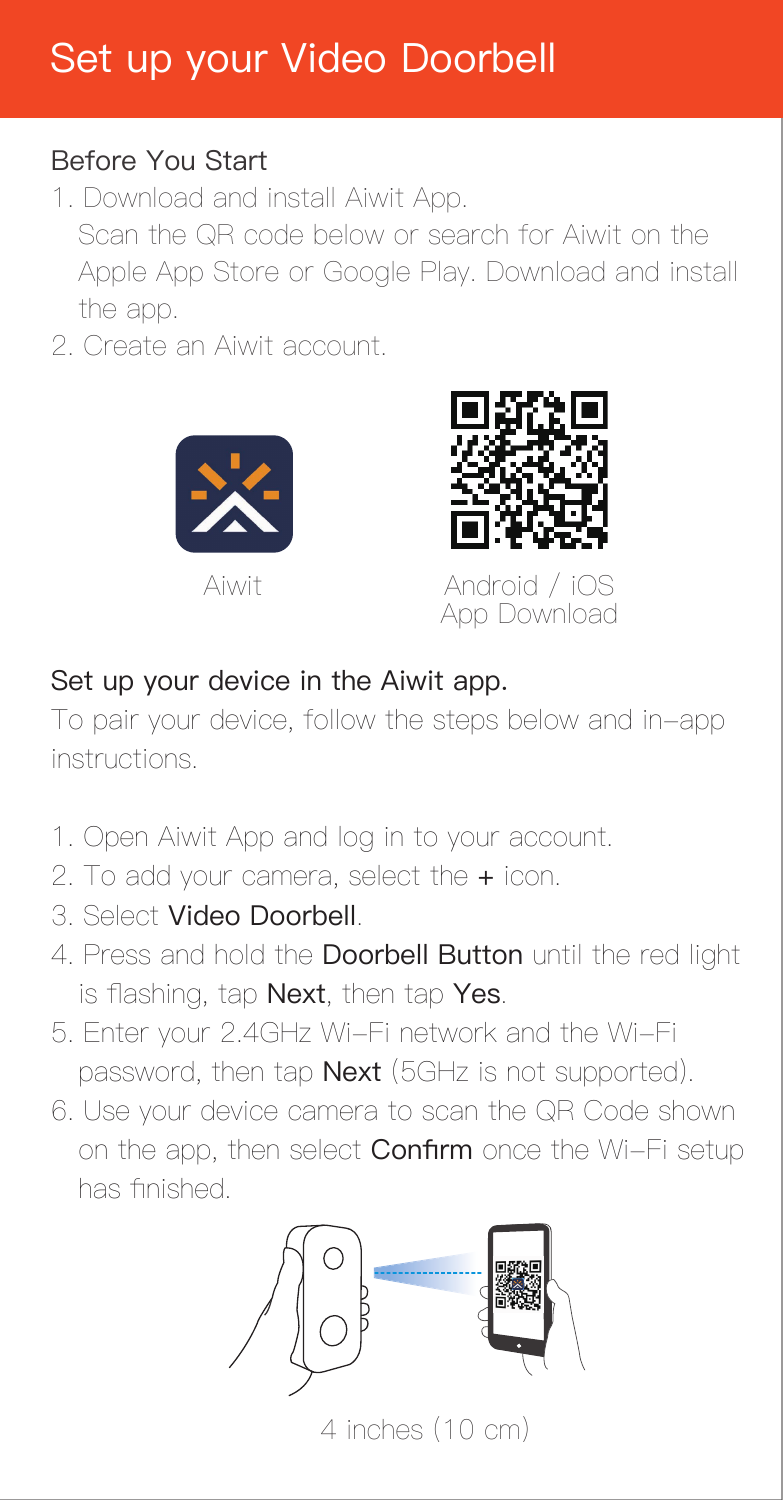### Install your Video Doorbell

Mark drill holes and use a bit to drill holes in your wall. Insert anchors and secure your doorbell with mounting and security screws.

#### Step 1



Step 2

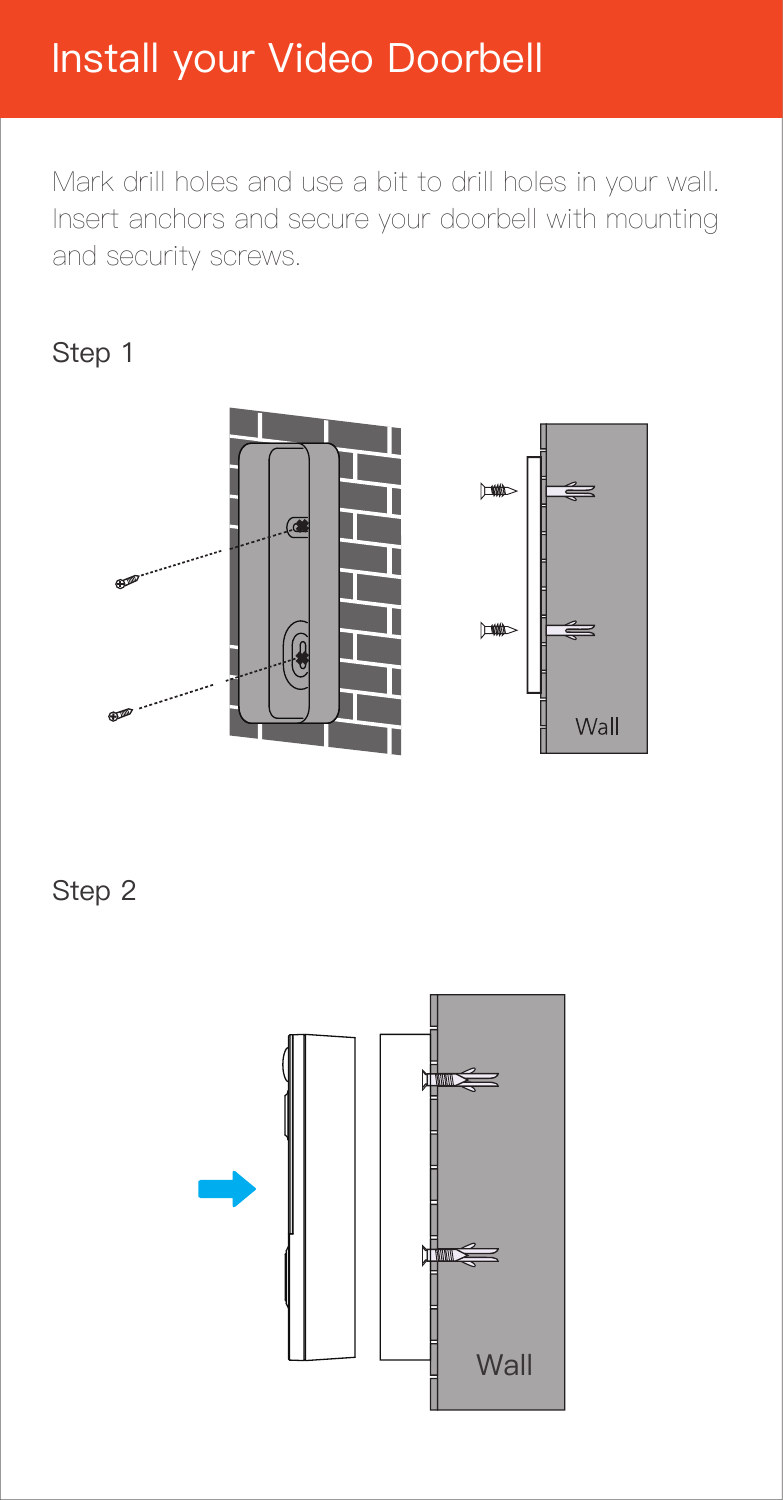### Frequently asked questions

#### How to RESET the doorbell

Press and hold the Doorbell Button for 8 seconds. Then follow the in-app instructions to finish your Wi-Fi setup.

#### How to share the device with my family

Open the Aiwit app. From the home page, tap the Share icon. Tap Share via Email or Share via QR Code. You can share the device with up to 8 users.

Share via Email:

 The new user has to download the Aiwit app and create an account with the same email address which the device owner has shared with. Log in to the account and you'll see the shared device.

#### Share via QR Code:

- 1. Open the Aiwit App on a new user's smartphone.
- 2. From the home page, tap +.
- 3. Tap QR Code Sharing, then scan the QR code the device owner generated before.
- 4. You will see Share successful, then tap Confirm.

How many users can view the video at the same time? Up to 3 users may view the video feed, but only 1 user can use the direct intercom. Both iOS and Android are

### compatible

#### Is 5GHz Wi-Fi supported?

No. Only 2.4GHz Wi-Fi is supported.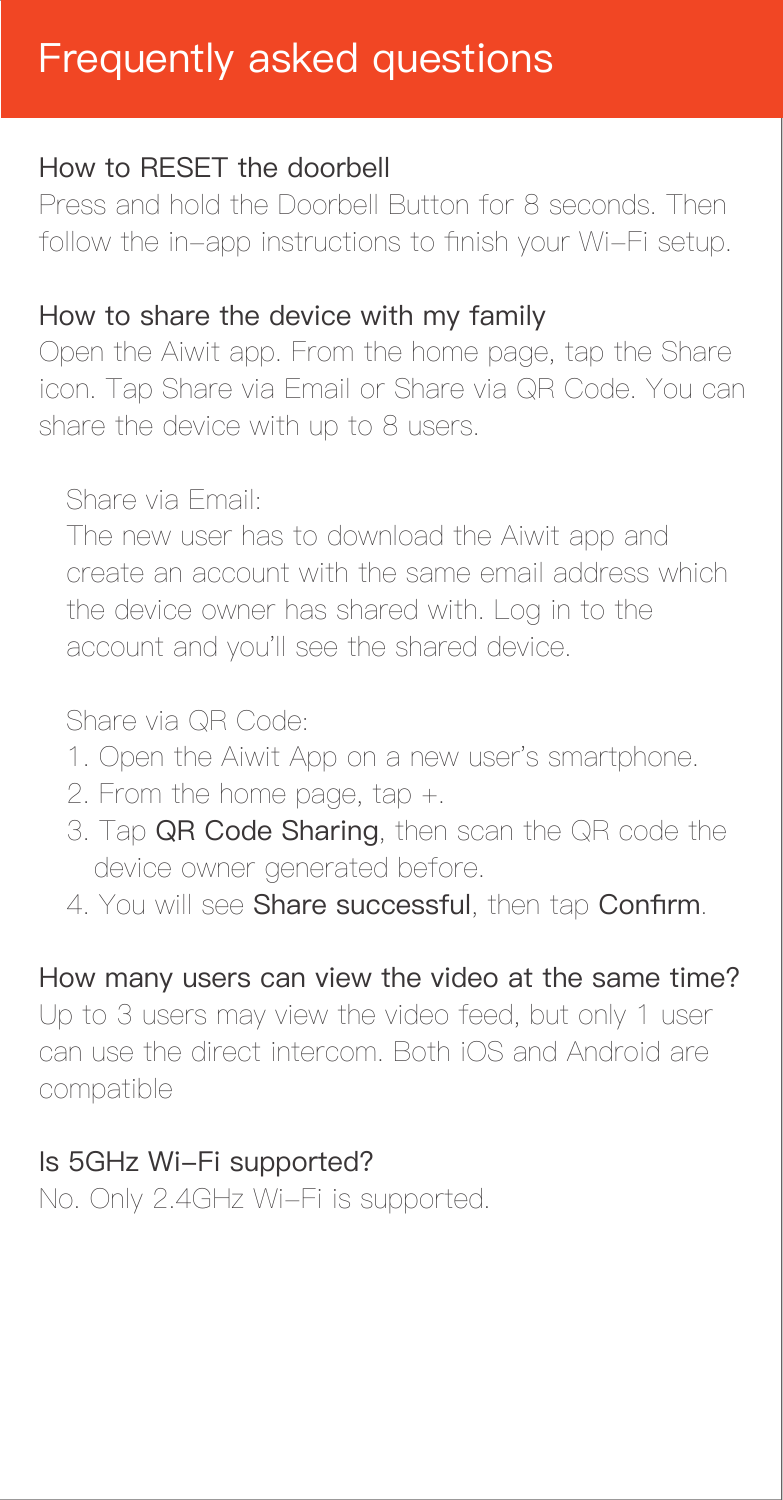#### Why is my Wi-Fi signal poor on my device?

Your device may be too far away from your wireless router or you may have some obstructions in between that reduce signal strength. You might try repositioning your router or getting a signal extender/repeater for your wireless router.

#### How to adjust Motion Detection Sensitivity

From the home page, tap the Motion Detection icon.

Motion Detection Sensitivity

- Fast: Records and notifies you about every motion. Shortest battery life.
- Medium: Records and notifies you about motion less often. Standard battery life.
- Slow: Records and notifies you about motion even less often. Maximum battery life.

#### How to enable Notifications on my phone

To do this, you need to give permission for the Aiwit app to access to your microphone and enable notifications. Follow these steps to enable notifications.

- 1. Open Settings. Go to Aiwit app permissions and select Notifications.
- 2. Make sure all switches are on.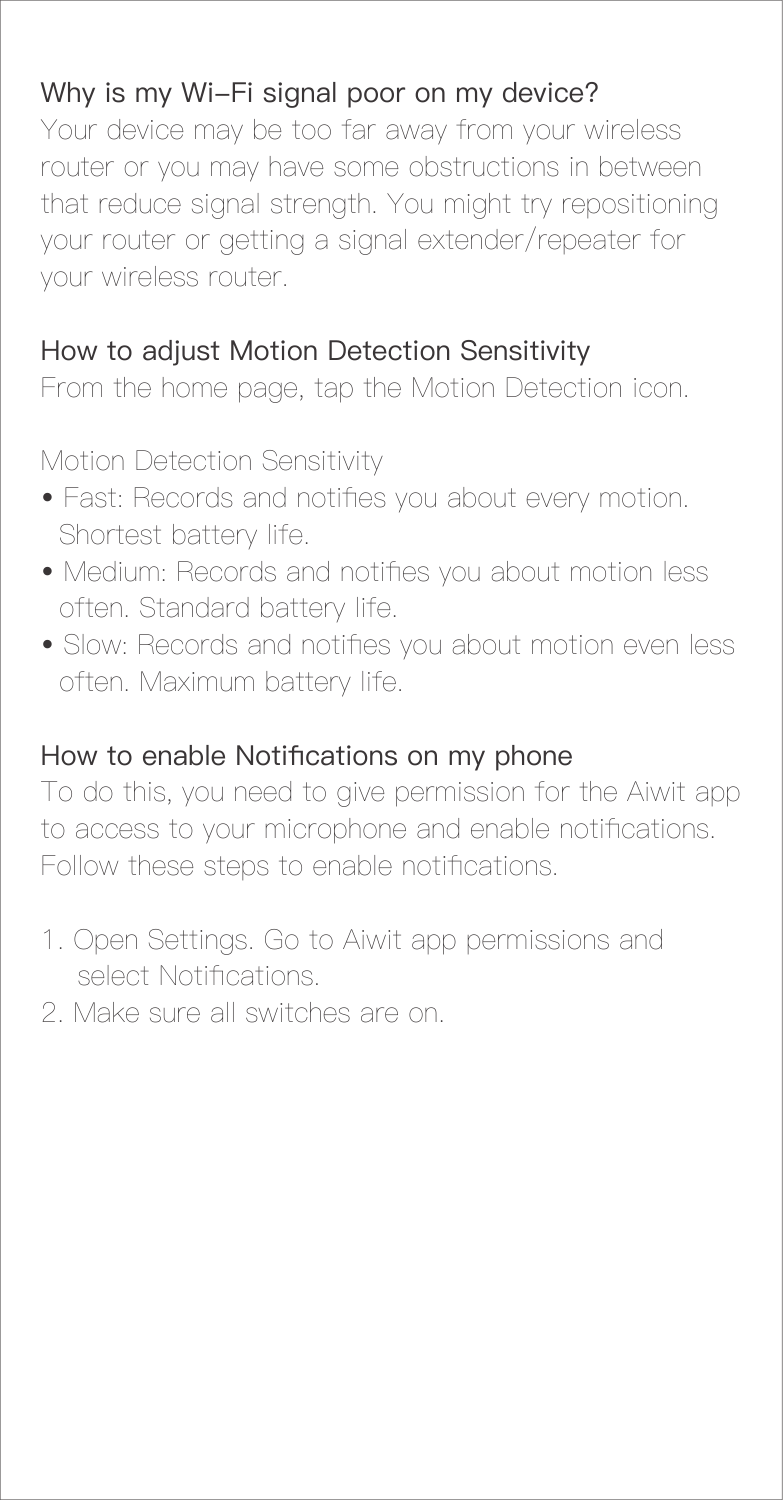## Set up your Wireless Chime (Optional)

Connect the video doorbell to the doorbell chime, and get instant alert in your home when someone rings the doorbell. The chime plugs into any wall outlet, you can place it anywhere in the home.

#### NOTICE:

The video doorbell is only compatible with our wireless chime, and not compatible with traditional doorbell chimes. The wireless chime is optional. If it is not installed, doorbell notifications will still go directly to the Aiwit app.

#### The Basics

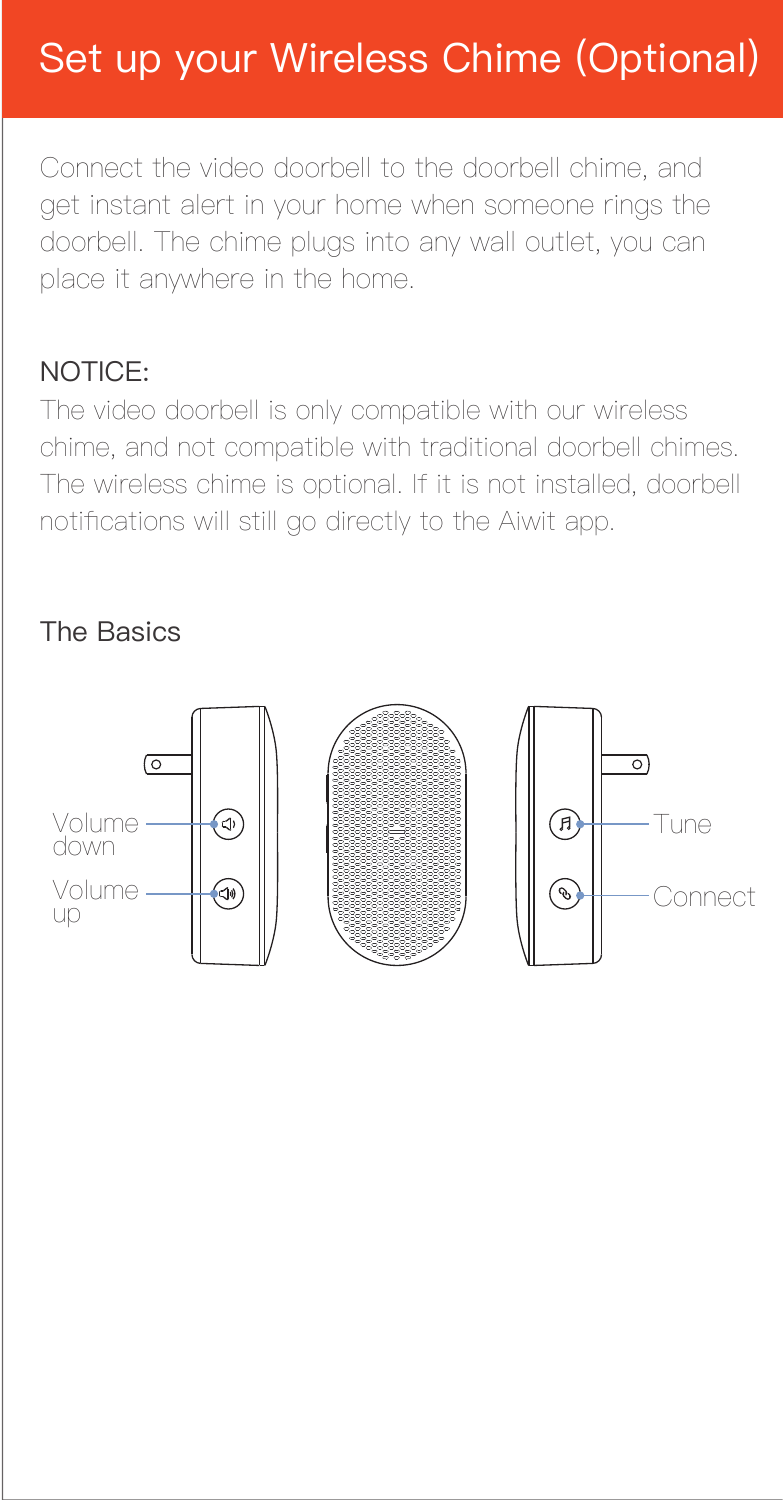Set up your chime with the video doorbell.

#### Step 1

Before the setup process, be sure your video doorbell has connected to your phone and plug in your chime.